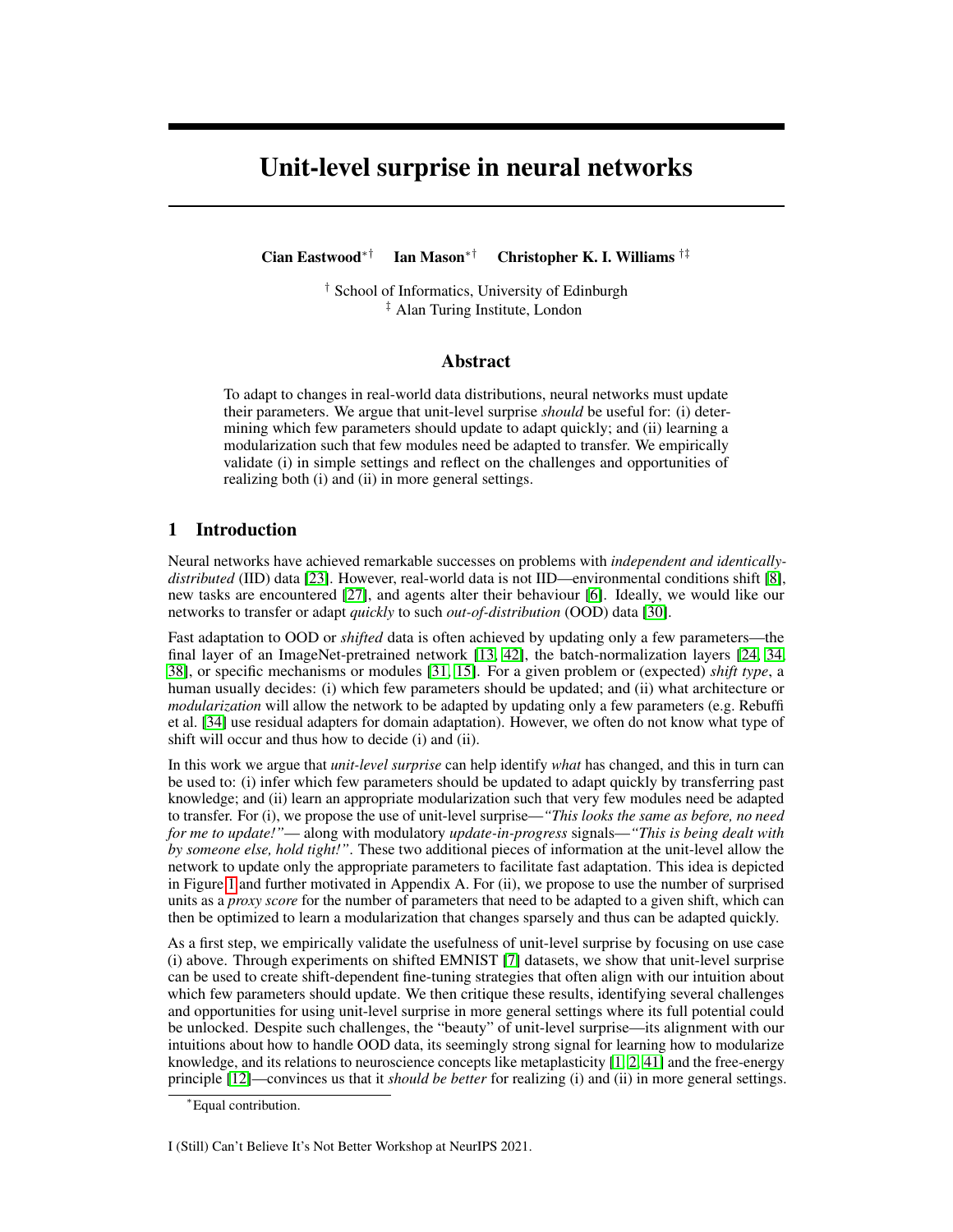<span id="page-1-0"></span>

Figure 1: Unit-level surprise can help determine which few parameters should be updated. Purple units are unsurprised, yellow surprised. Blue indicates the weights to be updated. *Top row:* A low-level shift is noticed by units in the first layer (and all those that follow). By blocking those that follow, units in the first layer prevent unnecessary updates in later layers. *Bottom row:* A high-level shift is only noticed by units in later layers, so those in earlier layers don't need to update.

### 2 Initial validation

In this section we provide an initial empirical validation of the usefulness of unit-level surprise by showing how it can be used to determine which few parameters should be adapted to a given shift.

Experimental setup. We train a simple 5-layer network with 3 convolutional (conv) and 2 fullyconnected (FC) layers on 37 of the 47 classes in EMNIST [\[7\]](#page-5-4). We then adapt this network to new data from 1 of 10 distribution shifts (see Appendix B.1) for which we expect it to be optimal to update different parts of the network. In particular, we use 7 low-level shifts where we expect only the early layers to need to adapt (e.g. new background) and 3 high-level shifts where we expect only the later layers to need to adapt (e.g. held-out/unseen classes). Full experimental details are in Appendix B.2, and code is available at <https://github.com/cianeastwood/unit-level-surprise>.

Calculating unit-level surprise. For each unit in a network we store the 1D distribution of its activations under the training data,  $P(A)$ , and compare this with the distribution of activations under a shifted data distribution,  $Q(A)$ . More specifically, we parameterize  $P(A)$  and  $Q(A)$  as softly-binned histograms [\[40\]](#page-7-2) and infer the parameters of these distributions from the training and shifted data respectively. We then calculate the (Bayesian) surprise of a unit as  $s(A) = D_{KL}(Q(A)||P(A))$  [\[19\]](#page-6-7). We discuss this quantity in Appendix B.3 and how to calculate it from bin counts in Appendix B.4.

Surprise patterns. Together, a network's surprise values yield shift-dependent patterns. These patterns, shown in Fig. [2,](#page-1-1) help us to understand the level of abstraction at which a shift occurs. For example, when the colour of the EMNIST characters is changed under the *crystals* shift (see Fig. 4 in Appendix B.1), we intuitively expect the low-level filters (e.g. black-and-white edge detectors) to be surprised. Fig. [2a](#page-1-1) shows this to indeed be the case with units in the first layer exhibiting high surprise. Naturally, the abnormal activations which surprised these units propagate through the rest of the network causing the succeeding units to also be surprised. In contrast, when the network is presented with unseen classes, we intuitively expect the low-level features to be unsurprised (similar distribution of black-and-white edges) but the later layers to be surprised (new combinations of low-level features). Fig. [2b](#page-1-1) shows this to indeed be the case with units in the later layers surprised while those in earlier layers are not.

Creating an update rule. Once units have been equipped with the ability to calculate their surprise, how can we best

<span id="page-1-1"></span>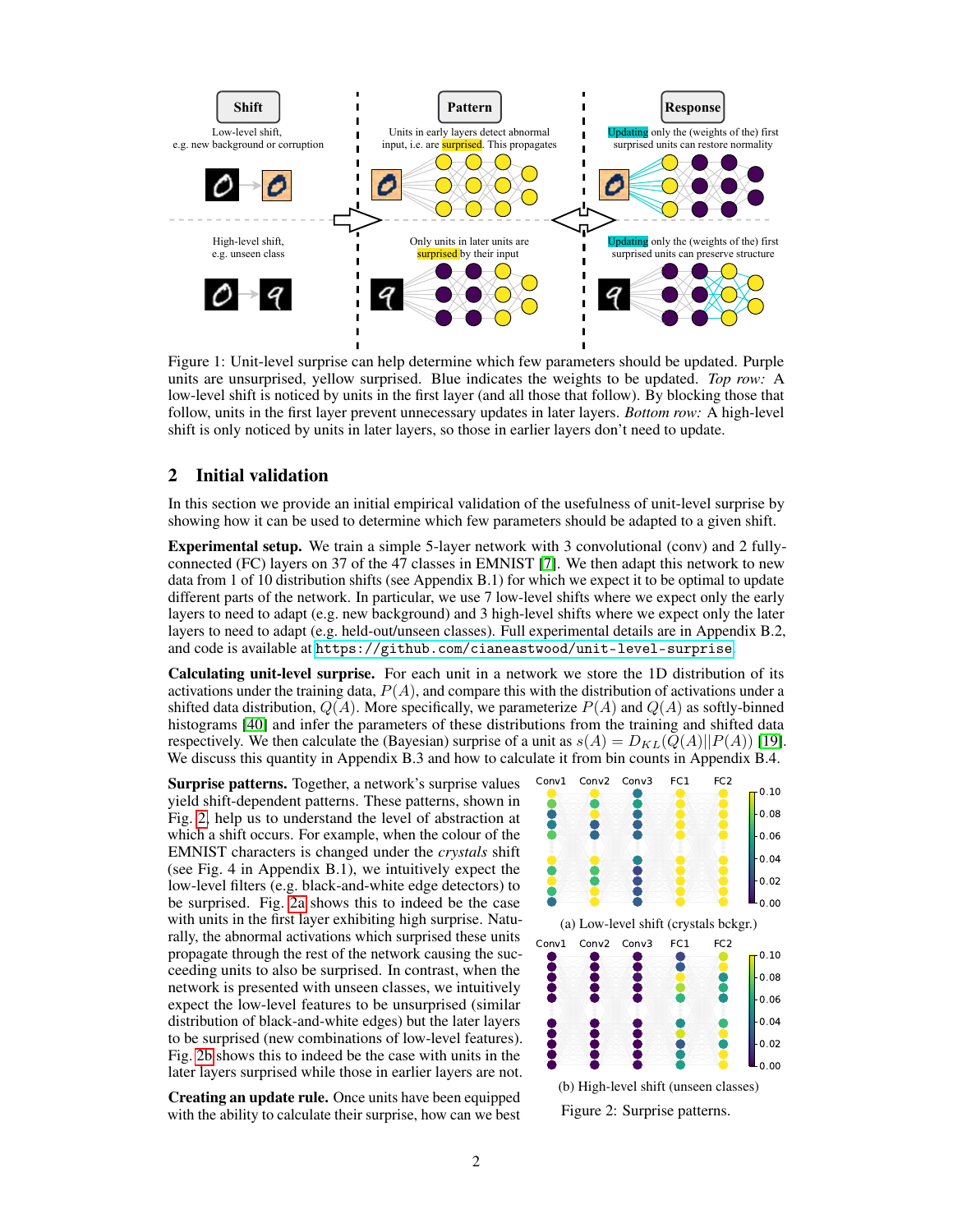<span id="page-2-0"></span>Table 1: 5-shot accuracy when training single layers, all layers (SGD), using FlexTune [\[35\]](#page-6-8), or using a surprise-based update rule. *L:* low-level shifts (avg), *H:* high-level shifts (avg), *All:* all shifts (avg).

| Convl | Conv2 | Conv3 | - FC 1 | FC2 | SGD | FlexTune Upd. Rule                                                                                                                                                                                                                                   |  |
|-------|-------|-------|--------|-----|-----|------------------------------------------------------------------------------------------------------------------------------------------------------------------------------------------------------------------------------------------------------|--|
|       |       |       |        |     |     | L $82.7 \pm 0.4$ $70.2 \pm 1.2$ $61.4 \pm 0.2$ $56.3 \pm 0.2$ $51.5 \pm 0.3$ $71.3 \pm 2.1$ $82.7 \pm 0.4$ $82.9 \pm 0.5$<br>H $0.0 \pm 0.0$ $0.3 \pm 0.5$ $25.4 \pm 3.8$ $80.6 \pm 4.6$ $94.5 \pm 0.9$ $74.4 \pm 5.2$ $94.5 \pm 0.9$ $79.2 \pm 4.2$ |  |
|       |       |       |        |     |     | All $57.9 \pm 0.3$ $49.3 \pm 0.8$ $50.6 \pm 1.2$ $63.6 \pm 1.2$ $64.4 \pm 0.3$ $72.2 \pm 2.9$ $86.3 \pm 0.5$ $81.8 \pm 1.2$                                                                                                                          |  |

<span id="page-2-1"></span>Table 2: Accuracy for a varying number of samples-per-class, averaged over different shifts.

|                                |              | $5 -$          | 10.                                                                                                                                                                                                                                                   | 20 | 50 | 2000 |
|--------------------------------|--------------|----------------|-------------------------------------------------------------------------------------------------------------------------------------------------------------------------------------------------------------------------------------------------------|----|----|------|
| -SGD-<br>FlexTune<br>Upd. Rule | $60.0 + 1.9$ | $72.2 \pm 2.9$ | $78.9 \pm 0.5$ $82.6 \pm 0.2$ $86.1 \pm 0.3$ $92.1 \pm 0.1$<br>$82.6 \pm 0.7$ $86.3 \pm 0.5$ $87.8 \pm 0.4$ $89.2 \pm 0.2$ $90.4 \pm 0.2$ $92.5 \pm 0.0$<br>$66.3 \pm 2.5$ $81.8 \pm 1.2$ $86.2 \pm 0.6$ $88.2 \pm 0.4$ $89.7 \pm 0.1$ $92.4 \pm 0.0$ |    |    |      |

make use of this? We investigate whether or not surprise can give us some indication of the specific few units to update in order to adapt quickly to new data. In particular, we focus on few-shot learning as updating (the parameters of) fewer units should improve sample-efficiency. We consider three possible adaptation strategies or shift *responses*:

- 1. SGD. Ignore surprise patterns and use *stochastic gradient descent* (SGD) to update *all* parameters.
- 2. FlexTune [\[35\]](#page-6-8). Ignore surprise patterns and select the best individual layer to update using a test-domain validation set. This serves as an upper-bound on single-layer performance.
- 3. Update rule based on unit-level surprise. Use a rule that determines whether or not a unit should update based on surprise values.We design an update rule with the goal of leveraging unit-level surprise to preserve structure by preventing unnecessary updates. This rule can be summarised as *"update only if: (i) you are surprised; and (ii) your parents are not"*, with the key insight being that surprised parents (units in the preceding layer that are connected to it) indicate that the surprise-causing shift may be resolved in earlier layers. Here, (i) ensures that only affected units update—*"This looks the same as before, no need for me to update!"*—while (ii) acts as a modulatory *update-in-progress* signal from a unit's parents—*"This is being dealt with by someone else, hold tight!"*. We formally define this update rule in Appendix B.5.

Results. Table [1](#page-2-0) gives the 5-shot results for training individual network layers and using each of our 3 responses. We see that low-level shifts are best dealt with by fine-tuning the first layer and high-level shifts the last. This aligns with our intuition about which units should update and also with the surprise patterns in Figure [2.](#page-1-1) Without *a priori* knowledge of the type of shift that will occur (choosing Conv1 for low-level shifts, FC2 for high-level) or exhaustively searching over all possibilities using an oracle-like test-domain validation set (FlexTune), we achieve the best average performance over low- and high-level shifts with our surprise-based update rule—where units only update if they are sufficiently surprised and their parents are not. These results show that it is not always optimal to fine-tune only the later layers of a network (as also found in [\[35\]](#page-6-8)) and demonstrate that unit-level surprise can indeed help determine which few parameters should update to adapt quickly (i.e. with few samples) to new data. Results for individual shifts are given in Appendix E.

We also evaluate each of these adaptation strategies or responses as a function of the number of shifted samples that are available. As shown in Table [2,](#page-2-1) all strategies perform well using large amounts of data (2000 samples-per-class). However, as the number of samples-per-class drops, it becomes more important to update few parameters, and thus to choose the right strategy. With 5-50 samples-per-class, simple SGD (training all layers) is outperformed by both other strategies which seek to maintain structure by selecting few units to update. While FlexTune consistently outperforms the update rule (by a small margin), it requires training 5 different models on labelled test-domain data (one per layer) in order to select the best layer to update.

Which units does SGD update? To visualize which parameters are updated we calculate "how far" each unit's input parameters are moved and use this to compare SGD and our update rule. Specifically, we calculate the Euclidean distance between a parameter's value before and after adaptation, then average these distances layerwise to see which layers are being updated by each adaptation strategy. Figures [3a](#page-3-0)  $\&$  [3b](#page-3-0) show that SGD moves all layers of the network similarly and makes no distinction between different types of shift. This confirms that a simple gradient signal is not sufficient to select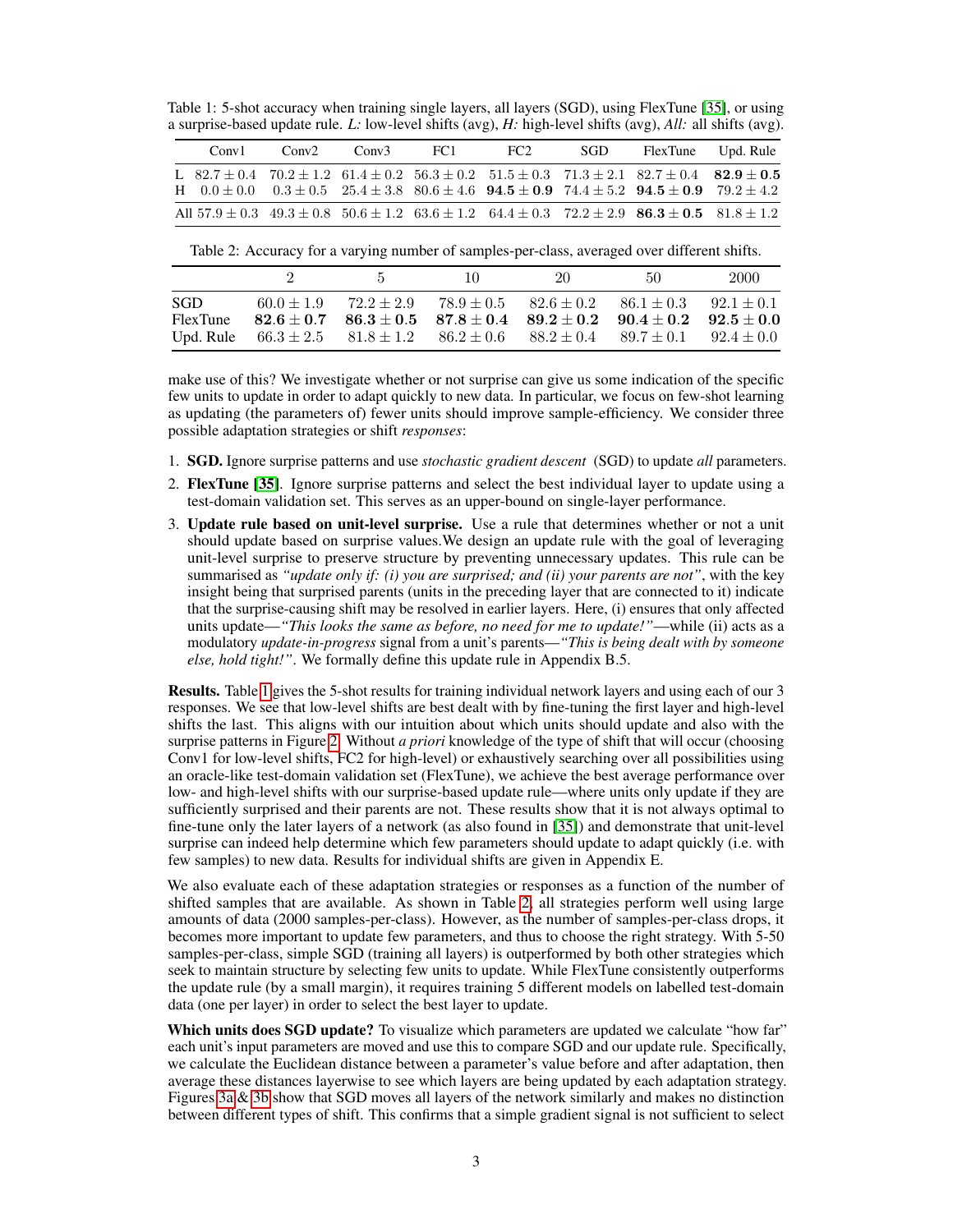<span id="page-3-0"></span>

Figure 3: Mean distance moved for units in each layer of a 5-layer CNN when using SGD and the update rule for low (crystals background shift) and high (H1, 5 unseen classes) level shifts.

which few parameters should update to a given shift, explaining the results in Table [1.](#page-2-0) In contrast, Figures [3c](#page-3-0)  $\&$  [3d](#page-3-0) show that our update rule exhibits shift-specific behaviour which aligns with the results in Table [1—](#page-2-0)moving early layers for low-level shifts and later layers for high-level shifts.

## 3 Critique

While we achieved some promising results in carefully-designed settings, it remains unclear how unit-level surprise should be used in more realistic settings to determine which few parameters to update. Below we discuss the main challenges discovered during the initial idea validation above.

Networks are not sufficiently modular to show sparse surprise patterns. For the various shifts we considered, networks did not exhibit sparse or modular surprise patterns—low-level shifts surprised almost every unit in the network (Fig. [2a\)](#page-1-1), while high-level shifts surprised all units in both FC layers (Fig. [2b\)](#page-1-1). This then affects the updates of our update rule, with single, entire layers being updated rather than a modular selection of units (Fig. [3\)](#page-3-0). We posit that such patterns of surprise occur because, using standard training techniques, simple neural networks do not form modules or mechanisms that change independently (and thus can be surprised independently). Moreover, we find ourselves asking if it is *ever* possible to learn such modules or mechanisms that change sparsely (i.e. align with the shifts in data distribution) without explicitly optimizing for it at training time over multiple shifts.

**Parents** *and* children may need to update. As discussed above, our update rule tends to update single layers, and this can lead to sub-optimal solutions (e.g. updating only FC1 for high-level shifts). We attribute this to the fact that surprised parent units tend to stay surprised, continually blocking their children from updating. One solution would be to update  $P(A)$  with samples from  $Q(A)$  as training progresses, for units that are being adapted. Intuitively, this would allow parent units to gradually become less surprised by the new data, eventually freeing their children to also update.

Surprise may not be sufficient. As shown in Table [1](#page-2-0) and Figure [3,](#page-3-0) the update rule does not always select the "optimal" units to update (updating FC1 rather than FC2 for high-level shifts). This raises some questions—is surprise alone sufficient to determine which units should update? What other unit-level information may be required? Here we list some examples: (a) *gradient magnitude*—may help us to update FC2 rather than FC1 to adapt to high-level shifts; (b) *task importance* [\[21,](#page-6-9) [43\]](#page-7-3)—may help in continual learning settings to best preserve performance on past tasks when adapting to new ones; (c) *parameter uncertainty*—may help speed-up learning by only updating the parameters with high uncertainty [\[3\]](#page-5-8), akin to Bayesian optimization. Additionally, one can imagine shifts that are best resolved at a mid- or high-level but cause changes to the low-level feature distributions—e.g. if we occlude part of a digit, the low-level features (edges) should still be valid, we just need to update how they combine to form the class label. However, the changed low-level feature distributions (some edges are occluded) will surprise units in the early layers, causing them to update. Another similar challenge is that of changing feature frequency. In particular, if we take the view of units as feature detectors, where a specific unit is sensitive to a specific feature, then the activation distributions of units will change if the features they detect occur with a different frequency (i.e. appear more or less often). In this situation, a unit can show high surprise but we may not wish to update its parameters if we still wish to detect this feature. One potential solution to these problems is to explore alternative measures that distinguish between being more or less surprised than expected (see Appendix C).

Lack of interpretability makes validation difficult. Finally, it is difficult to come up with experimental setups where we know what the "right" units to update are. This makes the design and validation of update rules quite challenging. While we may hope for interpretable edges-parts-wholes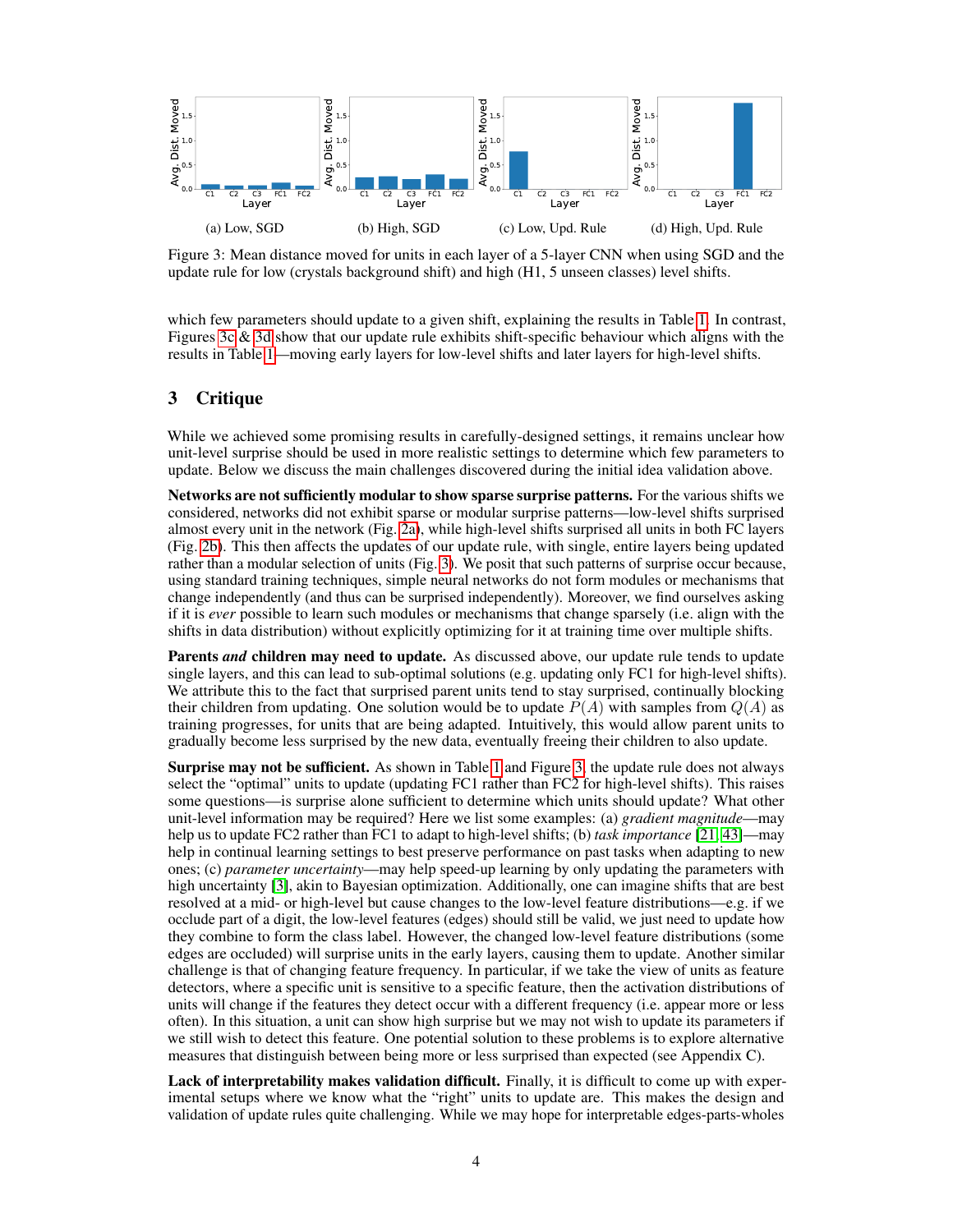feature hierarchies (see Figure 9 in Appendix E.1), this is often not the case. In fact, it can take as little as a change in random seed to change the semantic meaning of features, and with it, the optimal units to update. Work on unit-level interpretability [\[14,](#page-5-9) [29\]](#page-6-10) may eventually help, but it is not currently at a level to decide which units should update for a given shift.

## 4 Future work

As discussed above, creating a general update rule using unit-level surprise is challenging as: (i) neural networks are not very modular by default; and (ii) surprise may not be sufficient to determine "who" should update. Below we discuss two potential avenues to overcome these two challenges.

Learning modular structure with unit-level surprise. Recent work in causal discovery assumes that the ground-truth data-generative process consists of independent mechanisms or modules, with many modules expected to behave similarly across different tasks and environments [\[5,](#page-5-10) [31,](#page-6-6) [32,](#page-6-11) [36,](#page-6-12) [37\]](#page-6-13). Thus, if an appropriate modular representation of the world has been learned, *very few modules should need to be adapted in order to transfer* [\[5,](#page-5-10) [15,](#page-5-3) [32,](#page-6-11) [37\]](#page-6-13). Bengio et al. [\[5\]](#page-5-10) exploit this through a meta-learning objective that uses *adaptation speed* to optimize the way in which knowledge is represented or modularized. Here, adaptation speed is a proxy score for the number of modules and parameters that need be adapted and ultimately for how well the learned modularization fits the underlying causal dependencies. We believe surprise could provide an *alternative proxy score* (e.g. the number<sup>[2](#page-4-0)</sup> of surprised units or groups of units) that is easier to meta-optimize (no inner-loop steps) and arguably a more direct measure of the number of modules and parameters that need be adapted.

Learning optimizers to better utilize unit-level surprise. As discussed in the previous section, unit-level surprise may not be sufficient for some shifts—further information may be required to determine "who" should update. This makes it difficult to handcraft a general update rule as one must specify how surprise should be used with this other information. In fact, even without additional information, there is still an enormous space to be explored surrounding how best to use unit-level surprise, e.g. setting the learning rate based on the surprise by using *soft* thresholding. One solution is to *learn* an optimizer [\[4,](#page-5-11) [33\]](#page-6-14), or the parameters of an update rule [\[25\]](#page-6-15), across multiple shifts. However, learned optimizers are notoriously difficult to train [\[28\]](#page-6-16) and it can be difficult to beat the heavily-tuned few-shot benchmarks against which they are often compared [\[16\]](#page-5-12).

# 5 Conclusion

In this work we provided a preliminary validation of the usefulness of unit-level surprise in neural networks. In particular, we showed that it can be useful for analysing *where* dataset shifts are noticed in a network and for devising *shift-dependent* fine-tuning strategies. We also discussed some of the "beauty" that makes us believe that unit-level surprise *should* be useful in more general settings—it often aligns with our intuitions about how to handle OOD data, it seems a strong signal for learning how to modularize knowledge such that only a few modules are surprised (and thus need be adapted), and it has several neuroscience relations such as metaplasticity and the free-energy principle. However, in formally specifying how to use unit-level surprise in simple settings, we encountered several challenges that made us wary of tackling the more complicated settings in which its full potential could be realized.

# Acknowledgements

We thank Matthias Hennig, Tim Hospadales, Amos Storkey, and Sébastian Arnold for helpful discussions and comments. CE acknowledges support from The National University of Ireland via his Travelling Studentship in the Sciences. IM is supported by the Engineering and Physical Sciences Research Council (EPSRC).

<span id="page-4-0"></span> $2A$  continuous proxy can be used for differentiability.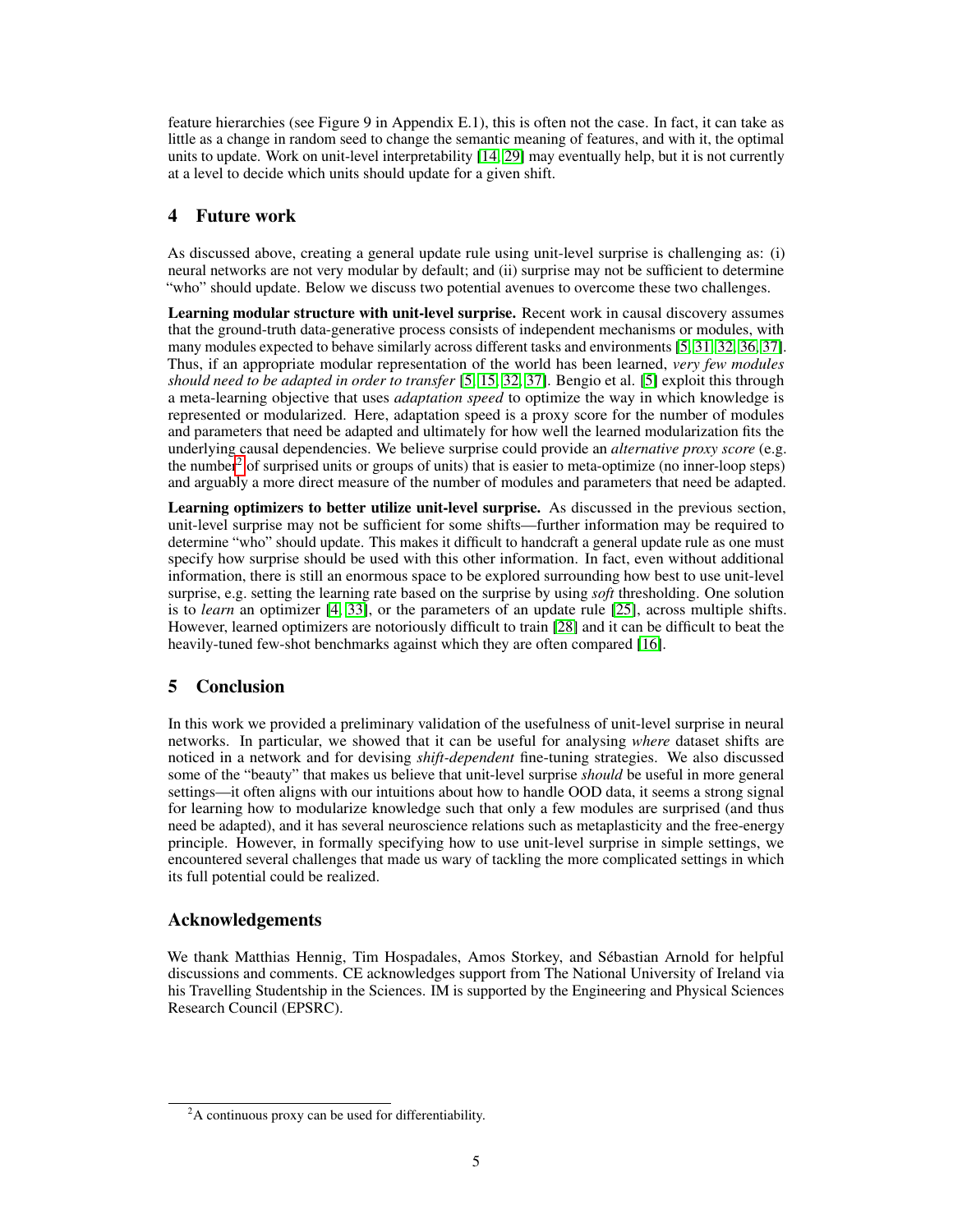## **References**

- <span id="page-5-5"></span>[1] W. C. Abraham. Metaplasticity: tuning synapses and networks for plasticity. *Nature Reviews Neuroscience*, 9(5):387–387, 2008.
- <span id="page-5-6"></span>[2] W. C. Abraham and M. F. Bear. Metaplasticity: the plasticity of synaptic plasticity. *Trends in Neurosciences*, 19(4):126–130, 1996.
- <span id="page-5-8"></span>[3] L. Aitchison, J. Jegminat, J. A. Menendez, J.-P. Pfister, A. Pouget, and P. E. Latham. Synaptic plasticity as bayesian inference. *Nature Neuroscience*, 24(4):565–571, 2021.
- <span id="page-5-11"></span>[4] M. Andrychowicz, M. Denil, S. Gomez, M. W. Hoffman, D. Pfau, T. Schaul, B. Shillingford, and N. De Freitas. Learning to learn by gradient descent by gradient descent. In *Advances in neural information processing systems*, pages 3981–3989, 2016.
- <span id="page-5-10"></span>[5] Y. Bengio, T. Deleu, N. Rahaman, N. R. Ke, S. Lachapelle, O. Bilaniuk, A. Goyal, and C. Pal. A meta-transfer objective for learning to disentangle causal mechanisms. In *International Conference on Learning Representations*, 2020.
- <span id="page-5-1"></span>[6] L. Buesing, T. Weber, Y. Zwols, N. Heess, S. Racaniere, A. Guez, and J.-B. Lespiau. Woulda, coulda, shoulda: Counterfactually-guided policy search. In *International Conference on Learning Representations*, 2019.
- <span id="page-5-4"></span>[7] G. Cohen, S. Afshar, J. Tapson, and A. van Schaik. EMNIST: an extension of MNIST to handwritten letters. *arXiv preprint arXiv:1702.05373*, 2017.
- <span id="page-5-0"></span>[8] D. Dai and L. Van Gool. Dark model adaptation: Semantic image segmentation from daytime to nighttime. In *International Conference on Intelligent Transportation Systems*, pages 3819–3824. IEEE, 2018.
- [9] C. Eastwood, I. Mason, C. K. I. Williams, and B. Schölkopf. Source-Free Adaptation to Measurement Shift via Bottom-Up Feature Restoration. *arXiv:2107.05446*, 2021.
- [10] S. M. A. Eslami, D. J. Rezende, F. Besse, F. Viola, A. S. Morcos, M. Garnelo, A. Ruderman, A. A. Rusu, I. Danihelka, K. Gregor, D. P. Reichert, L. Buesing, T. Weber, O. Vinyals, D. Rosenbaum, N. Rabinowitz, H. King, C. Hillier, M. Botvinick, D. Wierstra, K. Kavukcuoglu, and D. Hassabis. Neural scene representation and rendering. *Science*, 360(6394):1204–1210, 2018.
- [11] D. E. Feldman. Synaptic mechanisms for plasticity in neocortex. *Annual Review of Neuroscience*, 32:33–55, 2009.
- <span id="page-5-7"></span>[12] K. Friston. The free-energy principle: a unified brain theory? *Nature reviews neuroscience*, 11(2):127–138, 2010.
- <span id="page-5-2"></span>[13] R. Girshick, J. Donahue, T. Darrell, and J. Malik. Rich feature hierarchies for accurate object detection and semantic segmentation. In *Proceedings of the IEEE Conference on Computer Vision and Pattern Recognition*, pages 580–587, 2014.
- <span id="page-5-9"></span>[14] G. Goh, N. C. †, C. V. †, S. Carter, M. Petrov, L. Schubert, A. Radford, and C. Olah. Multimodal neurons in artificial neural networks. *Distill*, 2021. https://distill.pub/2021/multimodal-neurons.
- <span id="page-5-3"></span>[15] A. Goyal, A. Lamb, J. Hoffmann, S. Sodhani, S. Levine, Y. Bengio, and B. Schölkopf. Recurrent independent mechanisms. In *International Conference on Learning Representations*, 2021.
- <span id="page-5-12"></span>[16] T. M. Hospedales, A. Antoniou, P. Micaelli, and A. J. Storkey. Meta-learning in neural networks: A survey. *IEEE Transactions on Pattern Analysis and Machine Intelligence*, 2021.
- [17] S. R. Hulme, O. D. Jones, and W. C. Abraham. Emerging roles of metaplasticity in behaviour and disease. *Trends in Neurosciences*, 36(6):353–362, 2013.
- [18] S. Ioffe and C. Szegedy. Batch normalization: Accelerating deep network training by reducing internal covariate shift. In *International conference on machine learning*, pages 448–456. PMLR, 2015.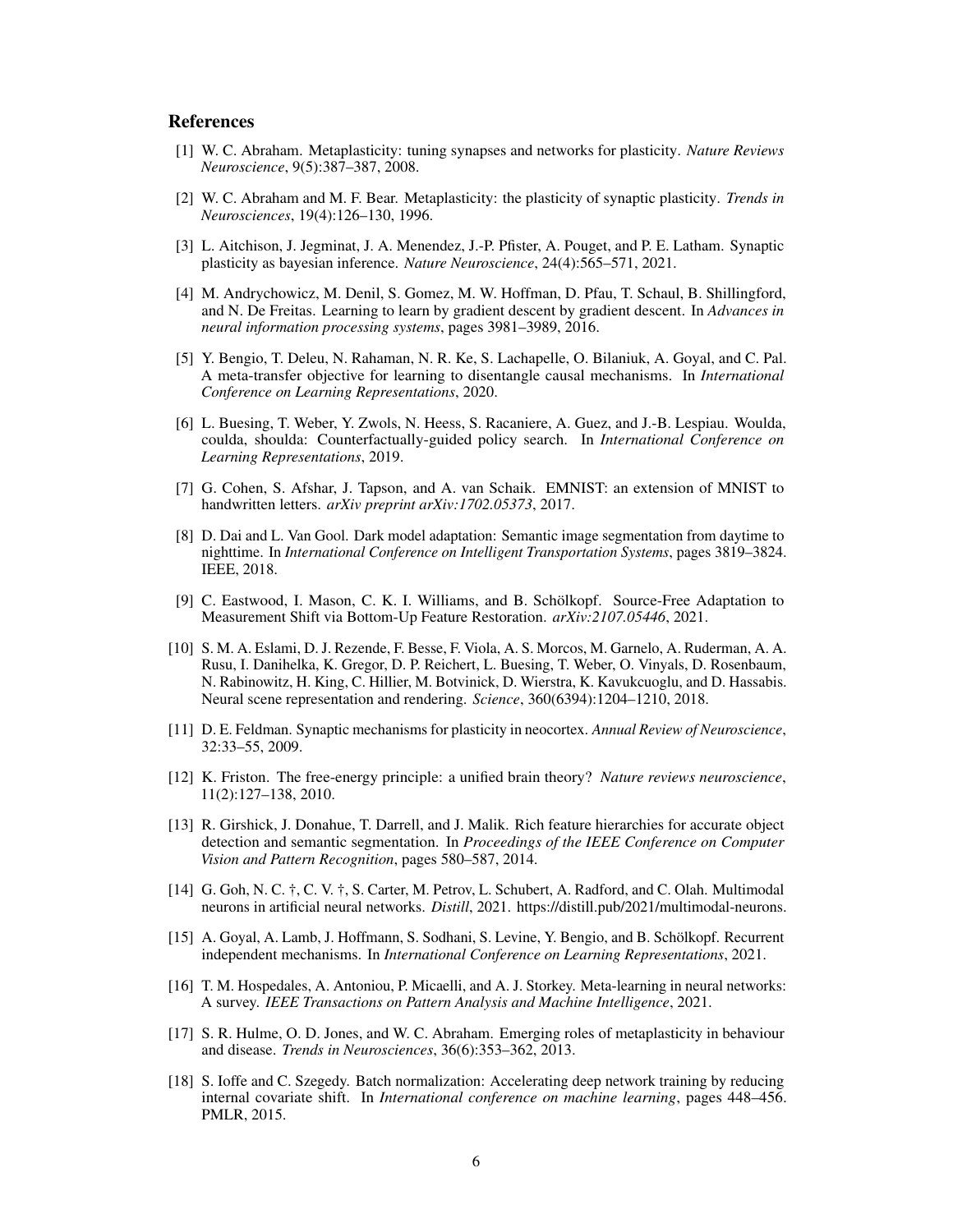- <span id="page-6-7"></span>[19] L. Itti and P. Baldi. Bayesian surprise attracts human attention. *Vision research*, 49(10):1295– 1306, 2009.
- [20] P. S. Katz. *Beyond Neurotransmission: Neuromodulation and its Importance for Information Processing*. Oxford University Press New York:, 1999.
- <span id="page-6-9"></span>[21] J. Kirkpatrick, R. Pascanu, N. Rabinowitz, J. Veness, G. Desjardins, A. A. Rusu, K. Milan, J. Quan, T. Ramalho, A. Grabska-Barwinska, D. Hassabis, C. Clopath, D. Kumaran, and R. Hadsell. Overcoming catastrophic forgetting in neural networks. *Proceedings of the National Academy of Sciences of the United States of America*, 114(13):3521–3526, 2017.
- [22] S. Kullback. *Information theory and statistics*. Wiley, 1959.
- <span id="page-6-0"></span>[23] Y. LeCun, Y. Bengio, and G. Hinton. Deep learning. *Nature*, 521(7553):436–444, 2015.
- <span id="page-6-3"></span>[24] Y. Li, N. Wang, J. Shi, J. Liu, and X. Hou. Revisiting batch normalization for practical domain adaptation. In *International Conference on Learning Representations Workshop*, 2017.
- <span id="page-6-15"></span>[25] Z. Li, F. Zhou, F. Chen, and H. Li. Meta-SGD: Learning to learn quickly for few-shot learning. *arXiv:1707.09835*, 2017.
- [26] D. J. MacKay. Information-based objective functions for active data selection. *Neural computation*, 4(4):590–604, 1992.
- <span id="page-6-1"></span>[27] M. McCloskey and N. J. Cohen. Catastrophic interference in connectionist networks: The sequential learning problem. In *Psychology of Learning and Motivation*, volume 24, pages 109–165. Elsevier, 1989.
- <span id="page-6-16"></span>[28] L. Metz, N. Maheswaranathan, J. Nixon, D. Freeman, and J. Sohl-Dickstein. Understanding and correcting pathologies in the training of learned optimizers. In *International Conference on Machine Learning*, pages 4556–4565, 2019.
- <span id="page-6-10"></span>[29] C. Olah, A. Satyanarayan, I. Johnson, S. Carter, L. Schubert, K. Ye, and A. Mordvintsev. The building blocks of interpretability. *Distill*, 2018. https://distill.pub/2018/building-blocks.
- <span id="page-6-2"></span>[30] S. J. Pan and Q. Yang. A survey on transfer learning. *IEEE Transactions on Knowledge and Data Engineering*, 22(10):1345–1359, 2010.
- <span id="page-6-6"></span>[31] G. Parascandolo, N. Kilbertus, M. Rojas-Carulla, and B. Schölkopf. Learning independent causal mechanisms. In *International Conference on Machine Learning*, pages 4036–4044, 2018.
- <span id="page-6-11"></span>[32] J. Peters, D. Janzing, and B. Schölkopf. *Elements of Causal Inference: Foundations and Learning Algorithms*. MIT Press, 2017.
- <span id="page-6-14"></span>[33] S. Ravi and H. Larochelle. Optimization as a model for few-shot learning. In *International Conference on Learning Representations*, 2017.
- <span id="page-6-4"></span>[34] S.-A. Rebuffi, H. Bilen, and A. Vedaldi. Learning multiple visual domains with residual adapters. In *Advances in Neural Information Processing Systems*, pages 506–516, 2017.
- <span id="page-6-8"></span>[35] A. Royer and C. Lampert. A flexible selection scheme for minimum-effort transfer learning. In *Proceedings of the IEEE/CVF Winter Conference on Applications of Computer Vision*, pages 2191–2200, 2020.
- <span id="page-6-12"></span>[36] B. Schölkopf, D. Janzing, J. Peters, E. Sgouritsa, K. Zhang, and J. Mooij. On causal and anticausal learning. *arXiv:1206.6471*, 2012.
- <span id="page-6-13"></span>[37] B. Schölkopf, F. Locatello, S. Bauer, N. R. Ke, N. Kalchbrenner, A. Goyal, and Y. Bengio. Toward causal representation learning. *Proceedings of the IEEE*, 109(5):612–634, 2021.
- <span id="page-6-5"></span>[38] D. Wang, E. Shelhamer, S. Liu, B. Olshausen, and T. Darrell. TENT: Fully test-time adaptation by entropy minimization. In *International Conference on Learning Representations*, 2021.